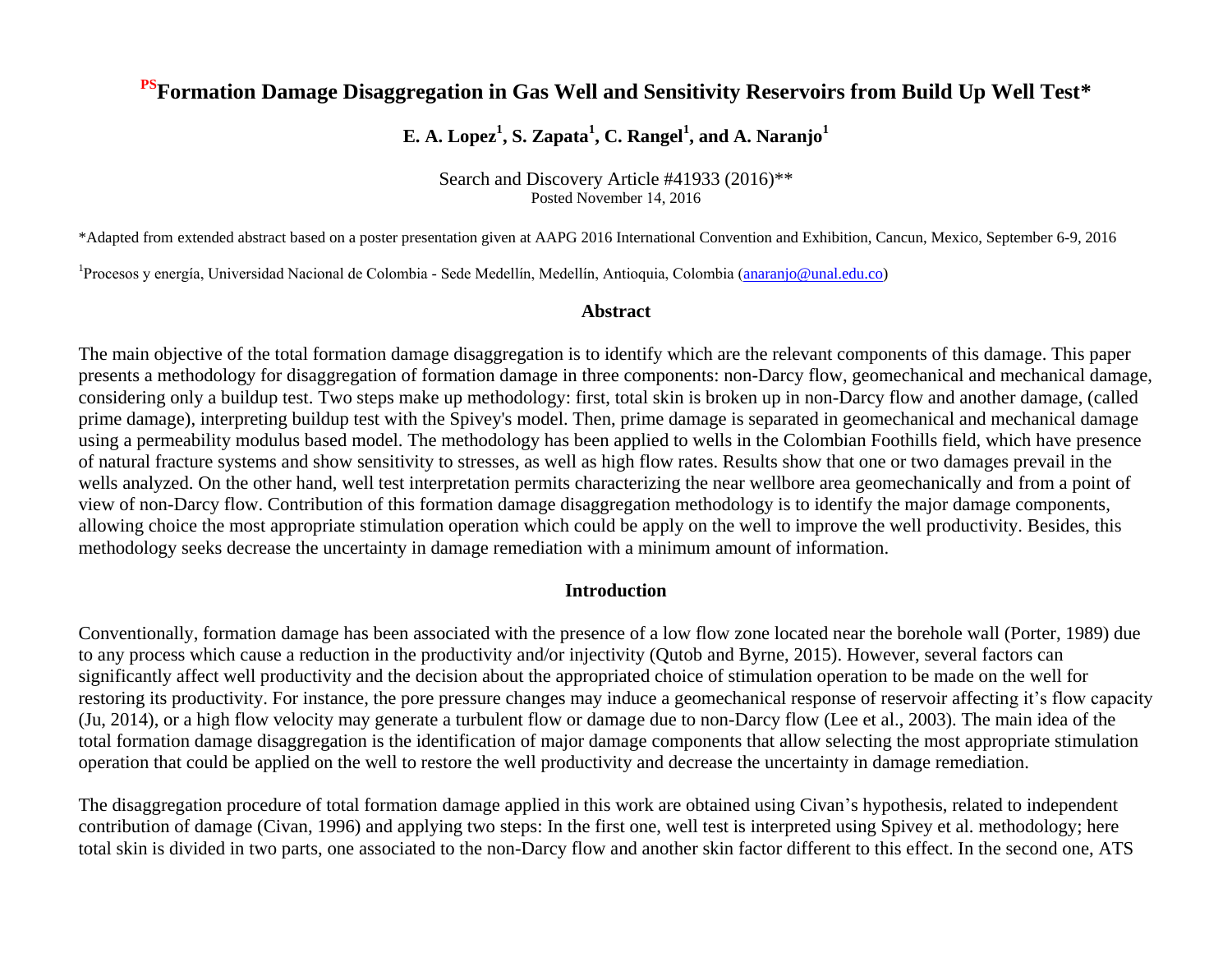software has been applied to disaggregate the formation damage component, which it is not, associated with no Darcy effects; this component is separated in both mechanical and geomechanical skin factors. Therefore, total skin is discretized in three components: non-Darcy, geomechanical and mechanical formation damages. The mentioned procedure has been applied to wells located in the eastern Colombian's foothill, one zone considered with high geomechanical sensitivity, high stress state and with presences of non-Darcy flow.

### **Background**

For decades, formation damage has been studied widely because of its impact on the well's productivity performance. Overarching framework has been considered that the formation damage may be generated by any activity made on the well or reservoir that induces: changes in permeability, variations in relative permeability (Di Giorgi, 1990) or changes in the viscosity of reservoir fluids; even if change of porosity could be other factor causing formation damage (Qutob and Byrne, 2015). In particular, the pore pressure changes increase depletion process in the reservoir, which generates permeability variations (Pedrosa, 1986) by geomechanical response of the reservoir (Raghavan and Chin, 2004). A second way of categorizing these damage mechanisms could be mechanical, chemical and biological process, which induces formation damages (Qutob and Byrne, 2015).

Civan (1990) proposes a set of models to describe each of these damages and others like particle deposition and entrainment by hydrodynamic processes. In addition, Civan introduces conceptual aspects of damages related to dissolution, corrosion and precipitation, which are generated by physiochemical interaction of solid with a liquid, as so as, damages associated with nucleation processes and biological particles. Di Giorgi (1990) makes a systematic study of the formation damage causes, which makes up for five sequential steps: identification, duration, intensity, effect and impact of damage over productivity.

On the other hand, Ostensen (1986), Vairogs, et al. (1971) show examples of studies that analyze the behavior of reservoir permeability with changes in pore pressure. Moreover, Pedrosa proposes an approximation that includes the dependence of permeability with pore pressure into the diffusivity equation and obtains their respective solution (Pedrosa, 1986). Raghavan and Chin consider a set of both permeability and porosity correlations as a function of pressure and use a mass balance equation to simulate the behavior of formation damage with pressure variations (Raghavan and Chin, 2004). Ju (2014) developed a simple elastic and elasto-plastic deformations model, which quantifies the permeability changes near the wellbore. (Addis, et al., 2010) present discussions relate to geomechanical considerations of wellbore orientation, in-situ stress systems, and connectivity hydraulic fractures with the natural fracture system, for multi-staged fracturing. Similarly, Vazari (1988) exposes aspects related to wellbore stress changes caused by factors such as: drilling, mud cake and far-field tensor stress, coupling both equilibrium's and Darcy's equations and considering the Duncan-Chan failure criterion. Alcalde and Teufel (2006) propose a rock/fluid flow coupled model, which describes deformation near to wellbore and its impact in the permeability variation.

Additionally, in a gas well, the non-Darcy skin presences could be generated, when high flow rate is present in the near wellbore (Lee et al., 2003; Sabet, 1981). Non-Darcy flow can reduce well productivity between 5% and 30% and combined with other factors such as multiphase flow, (Spivey et al., 2004) this effect could be greater according to Zeng and Grigg (2006). However, phenomena like turbulent flow, inertial flow, high velocity, etc, are consider as non-Darcy skin and they represent the microscopic inertial effect, specifically, non-Darcy flow behavior is due to the increase of the microscopic viscous force at high flow velocities. Two types of criteria, the Reynolds number and the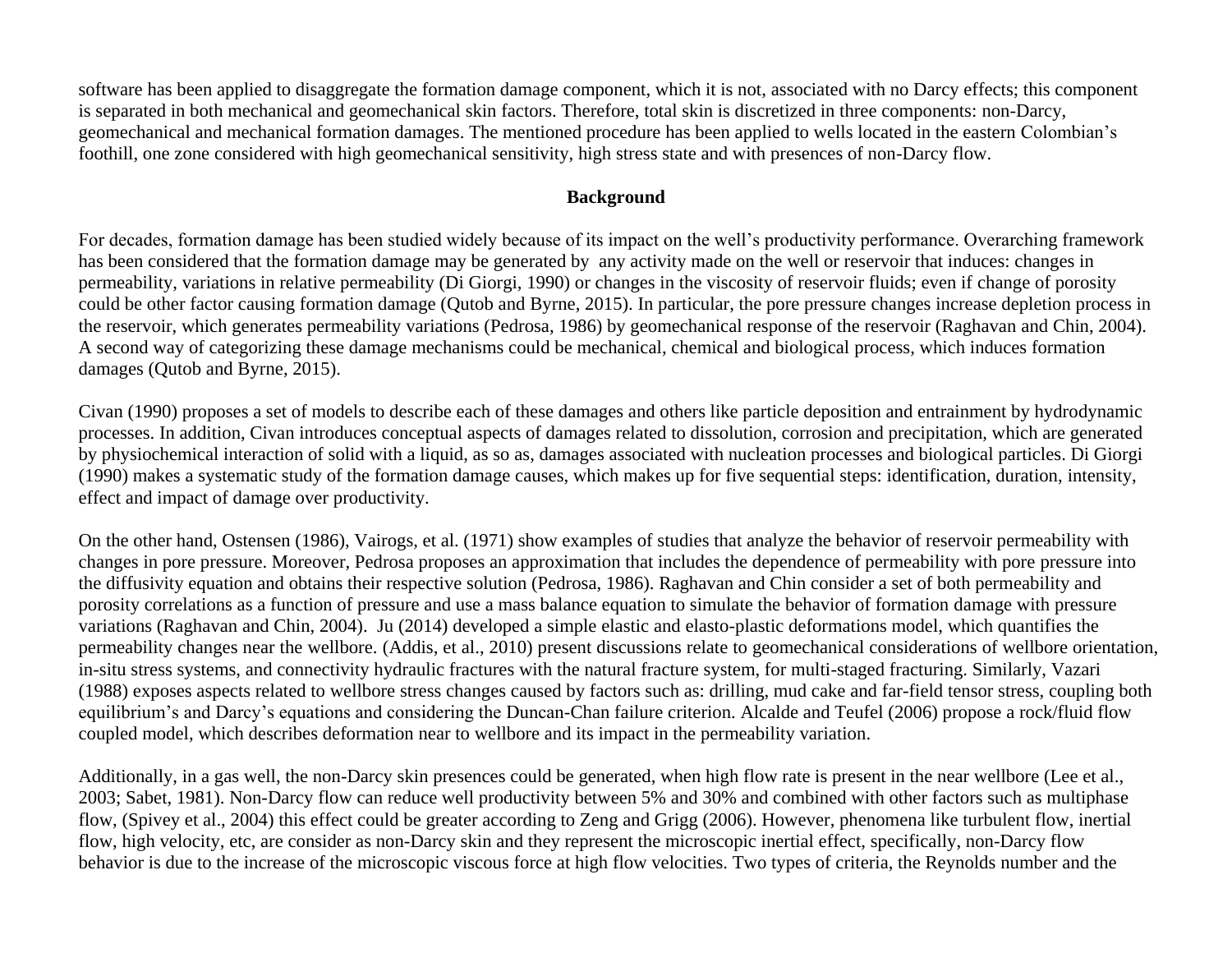Fochheimer number, have been used to identify the presence of non-Darcy flow, but the Fochheimer number is recommended as the criterion for non-Darcy flow in porous media (Zeng and Grigg, 2006).

Usually, the non-Darcy skin is determinate by performing multi-rate test, plotting skin factor vs. flow rate, allowing determinate the total skin and the non-Darcy flow coefficient, from a straight-line fit through data. Also correlations (Li and Engler, 2001) and core analysis (Zeng and Grigg, 2006) can be used to estimate turbulence coefficient β, which is proportional to non-Darcy flow coefficient, and therefore to the non-Darcy skin factor. To characterize the inertial effects, the Fochheimer equation has been utilized to describe the non-Darcy flow in a porous media. In addition, Brinkman equation could be used to describe the macroscopic shearing effect between the fluid and the pore wall that can be present in the system (Zeng and Grigg, 2006). In this study, we consider the type curves generate by Spivey et al. (2004), which permit to recognize and estimate the non-Darcy skin factor from a log-log diagnostic plot of pressure change and pressure derivative, using a single buildup test.

### **Theoretical Aspects**

The procedure most extensively used to determine the formation damage is the well test analysis, which is described by authors like Mathews and Russell (1967) and Lee et al., 2003. These procedures are called conventional methods. On the other hand, Osorio, Chen and Teufel present the mathematical development for coupling geomechanical behavior of the reservoir and flow in porous media, as well as results obtained to apply the computational model to particular cases (Osorio, et al., 2002). In this case the flow of fluid through of reservoir decreases pore pressure of the media, which affects the permeability affecting again pore pressure. So, this procedure can be used to capture the geomechanical behavior of the system, taking like based a build-up well test.

*Non-Darcy factor skin*. From the point of view of non-Darcy flow, there are several forms to characterize this kind of skin factor. Ordinarily, the turbulent flow is modeled by Fochheimer's equation as (Civan, 1990); (Zeng and Grigg, 2006).

$$
-\nabla \Phi = \frac{\mu}{k} v + \frac{1}{\beta} v^2 \tag{1}
$$

Well test analysis can be utilized to obtain the non-Darcy skin factor. Generally, a multi-rate test allows building a plot of skin factor vs. rate. After using the approach of Ramey

$$
s' = s + Dq_{sc} \tag{2}
$$

Where *s'* is the total skin, *Dqsc* is damage associated to non-Darcy flow, where *D* is the non-Darcy flow coefficient and *s* is a factor skin compose by both pressure changes skin and mechanical skin.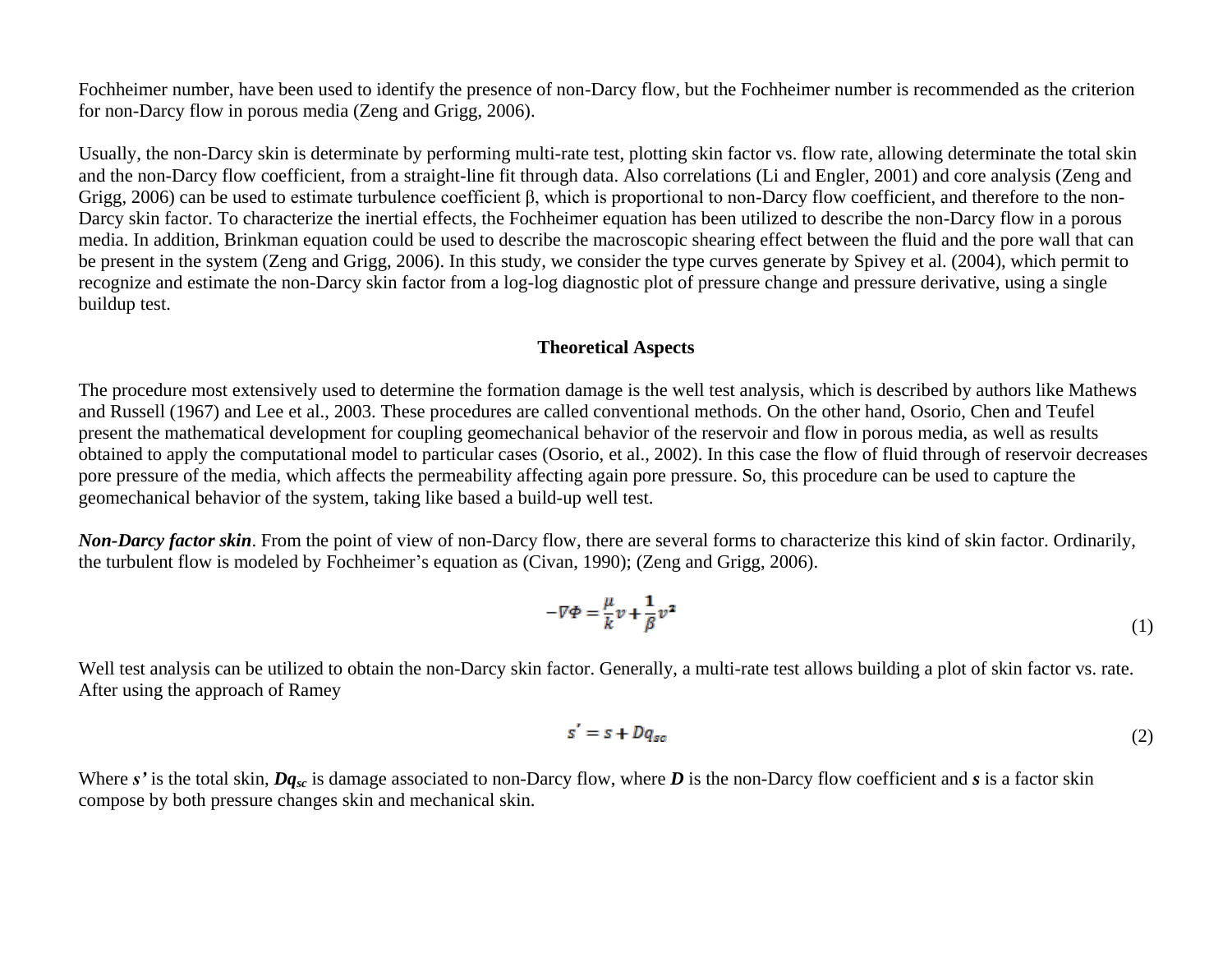Considering that, the available information is the main problem in the moment to get the damage factor; Spivey et al. propose a model to generate type curves for non-Darcy flow, which is based on convolution integral and mass conservation law. Applying, these concepts at the sandface is possible to obtain an expression that related the sandface pressure,  $p_{sf}$ , wellbore pressure,  $p_w$ , and sandface flow rate given by

$$
p_{wD} - p_{sfD} = sq_{sfD} + D_D q_{sfD}^2 \tag{3}
$$

In addition, it is necessary know  $t<sub>D</sub>$ , which depends of type of well test analyzed, for a buildup test (Spivey et al., 2004)

$$
t_D = -C_D \left[ \sin(q_{sfD}) - 2D_D \left( 1 - q_{sfD} \right) \right] \tag{4}
$$

Where the dimensionless variables are defined as follow

$$
p_{sfD} \equiv \frac{kh(p_i - p_{sf})}{141.2q_{sc}B\mu} \tag{5}
$$

$$
p_{wD} \equiv \frac{k h (p_i - p_w)}{141.2 q_{sc} B \mu} \tag{6}
$$

and

$$
\mathbf{D}_{\mathbf{D}} \equiv \mathbf{D}\mathbf{q}_{\rm sc} \tag{7}
$$

With  $0 \leq q_{sf}$   $\leq 1$ , we are interested in the development of a procedure such as those presented by Spivey et al (2004). In his study, two parameters to characterize the type curve are defined

$$
\alpha_{\rm ND} \equiv \frac{D_{\rm D}}{s + D_{\rm D} + 0.5 \ln(C_{\rm D})} \tag{8}
$$

and  $C_De^{2s}$ <sup>2s</sup>.

*Factor skin by pressure changes*. The relevant theoretical aspects related to geomechanics are based on both diffusivity and Pedrosa's equations. Thus, permeability changes by pressure variations as quantified through the Pedrosa's equation is as follows

$$
k = k_i e^{-\gamma_D p_D} \tag{9}
$$

where  $k_i$  is permeability at reference pressure, e.g. reservoir pressure;  $P_D$  is defined in the equation (6) and  $\gamma_D$  is the dimensionless permeability's modulus given by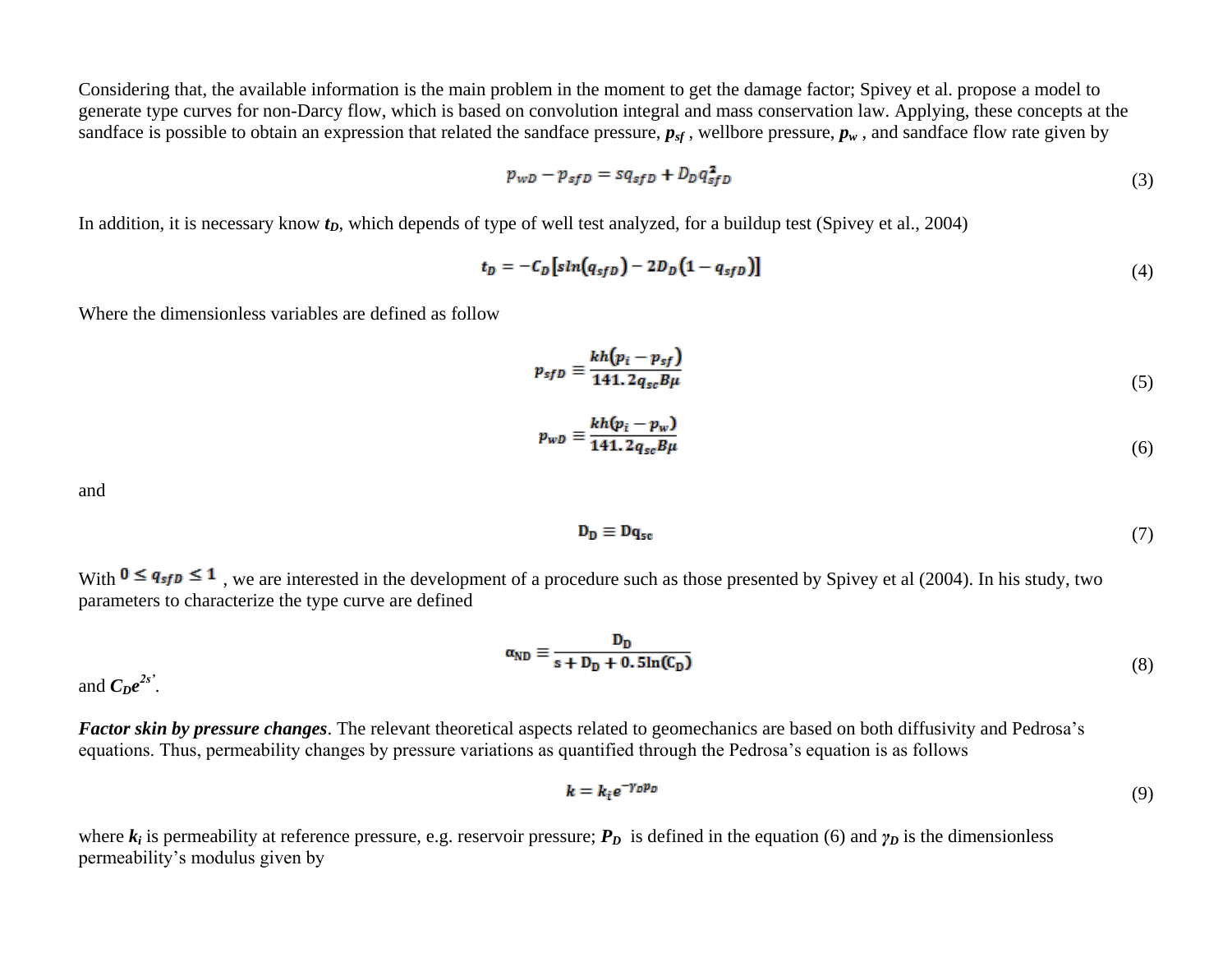$$
\gamma_D = 141.2 \frac{q \mu B}{k h} \gamma \tag{10}
$$

where *γ* is the permeability's modulus. On the other hand, the diffusivity equation is as follows

$$
\frac{1}{r_D} \frac{\partial}{\partial r_D} \left( r_D \frac{\partial P_D}{\partial r_D} \right) = \frac{\partial P_D}{\partial t_D} \tag{11}
$$

where the dimensionless variables are given by

$$
r_D = \frac{r}{r_w} \tag{12}
$$

$$
t_D = 2.64x10^{-4} \frac{kt}{\phi \mu c_t r_w^2}
$$
 (13)

*Civan's hypothesis*. Civan (1996) presents a multi-purpose formation damage model, which is able to simulate the chemical, physicochemical, hydrodynamic, thermal and mechanical damage, rock-fluid and fluid-fluid interaction. The model is a combination and generalization of several approaches reported in the literature. A consequence of this model is that total skin factor is a contribution of different formation damages generated by the interaction above mentioned. So, the total skin factor can be written as

$$
s' = \sum s_i \tag{14}
$$

In our case, the total skin factor is considered as a contribution of three damages: mechanical, *sm*, due to permeability changes due to pressure changes, *sp*, and non-Darcy, *Dqsc*, so

$$
s' = s_m + s_p + Dq_{sc} \tag{15}
$$

Where  $s = s_m + s_p$ .

### **Methodology**

The formation damage disaggregation involves two procedures or interpretations: one allows obtain non-Darcy damage and other damage. Then, this last damage component is disaggregated in both mechanical damage and formation damage due to pressure changes. Coming up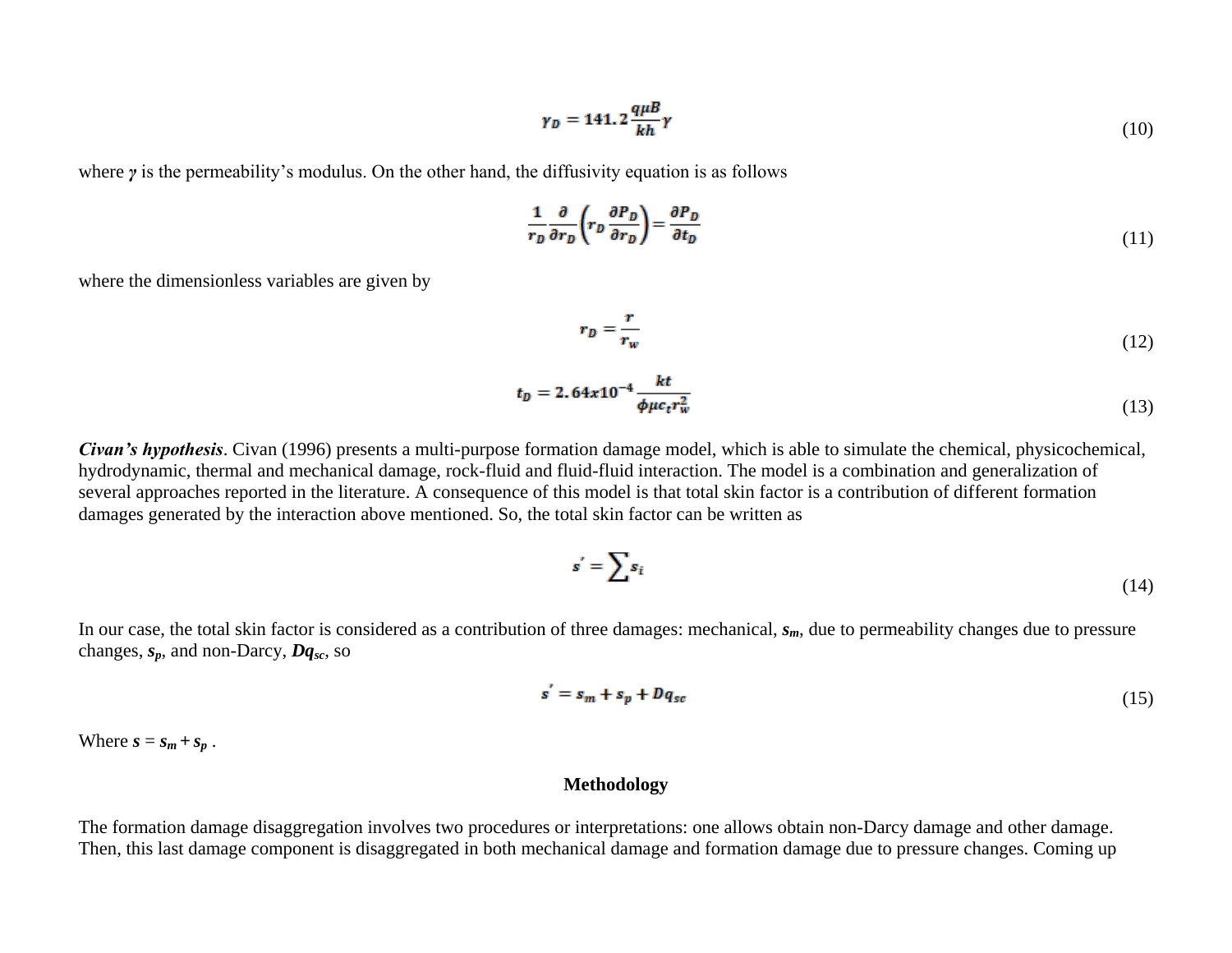next procedures are described.

*Non-Darcy skin factor estimation.* The procedure to estimate the non-Darcy factor skin, taking into account that  $0 \le q_{sfp} \le 1$ 

- a) First, it proceeds to read the pressure data over time obtained from the buildup test ran in the well. Parallel, ranges of values for the permeability k and non-Darcy skin factors  $D<sub>D</sub>$  are assumed for making an adjustment of these data.
- b) Taking into account the input of the previous point, from the initial test data dimensionless coefficient storage,  $C_D$ , is calculated.
- c) Noting that for a buildup test, in the sandface at the shut in moment both total damage is equal to dimensional wellbore pressure  $(s' = P_{wD\Delta t=0})$  and rate across sandface is the unit,  $(9s/D\Delta t=0 = 1)$ , i.e.,  $s = s' + D_D$ . Therefore, *s* can be estimated at the shut in moment.
- d) After,  $q_{sfp}$  (for each well test point) is estimated following an iterative procedure using the equation (4).
- e) Posteriorly,  $P_{wD}$  and  $t_D$  are calculated using the equations (6) and (13), respectively and assuming that  $p_{sfp} = 0$  for the buildup well test (Spivey et al., 2004).
- f) Thereafter, dimensionless well pressure,  $P_{wD}$  is calculated with the equation (3) and the data found in the above steps. Subsequently, the wellbore pressure  $P_{wf}$  can be achieved.
- g) Now, the steps d through f are repeated for all well test data.
- h) When the vector of wellbore pressure  $P_{wf}$  is found, this vector is compared with actual wellbore pressures, which generates a relative error related to both one permeability value and one non-Darcy factor, initially suspected.
- i) For last, values of permeability and non-Darcy skin factor are changed, and the steps b through h are repeated until to get the best matching.

In consequence, the skin factor by effects different to the non-Darcy skin, the permeability, the non-Darcy skin factor and dimensionless storage coefficient are estimated applying the first procedure.

*Skin factor by pressures changes estimation*. The procedure to estimate both mechanical damage and skin factor due to permeability changes by pressure changes, consider the equations (8) through (13). An analytical transient software (ATS) was developed to make it. ATS allows interpreting the well test using the solution of diffusivity equation in the Laplace space, to return after the pressure in the physical space applying the Sthefest's procedure, passing by the dimensionless space. The steps to obtain the factor skins mentioned are:

- a) In principle, it proceeds to read the pressure data over time obtained from the buildup test ran in the well of study. As in the first procedure, range of values for the permeability modulus *γ* and mechanical skin factors are defined to make a matching of these data.
- b) One couple of values of mechanical skin and permeability modulus is selected, then for the first time of the well test, ATS solves the equation (11), in the Laplace space. The Sthefest's procedure to obtain the inverse Laplace transform is applied; here, the solution belongs to the dimensionless space. Therefore, it is necessary use the equation (6) to obtain the pressure in the physical space.
- c) Then, the procedure are spread over all well test times, obtaining a set of pressure values, which are compared with actual pressure.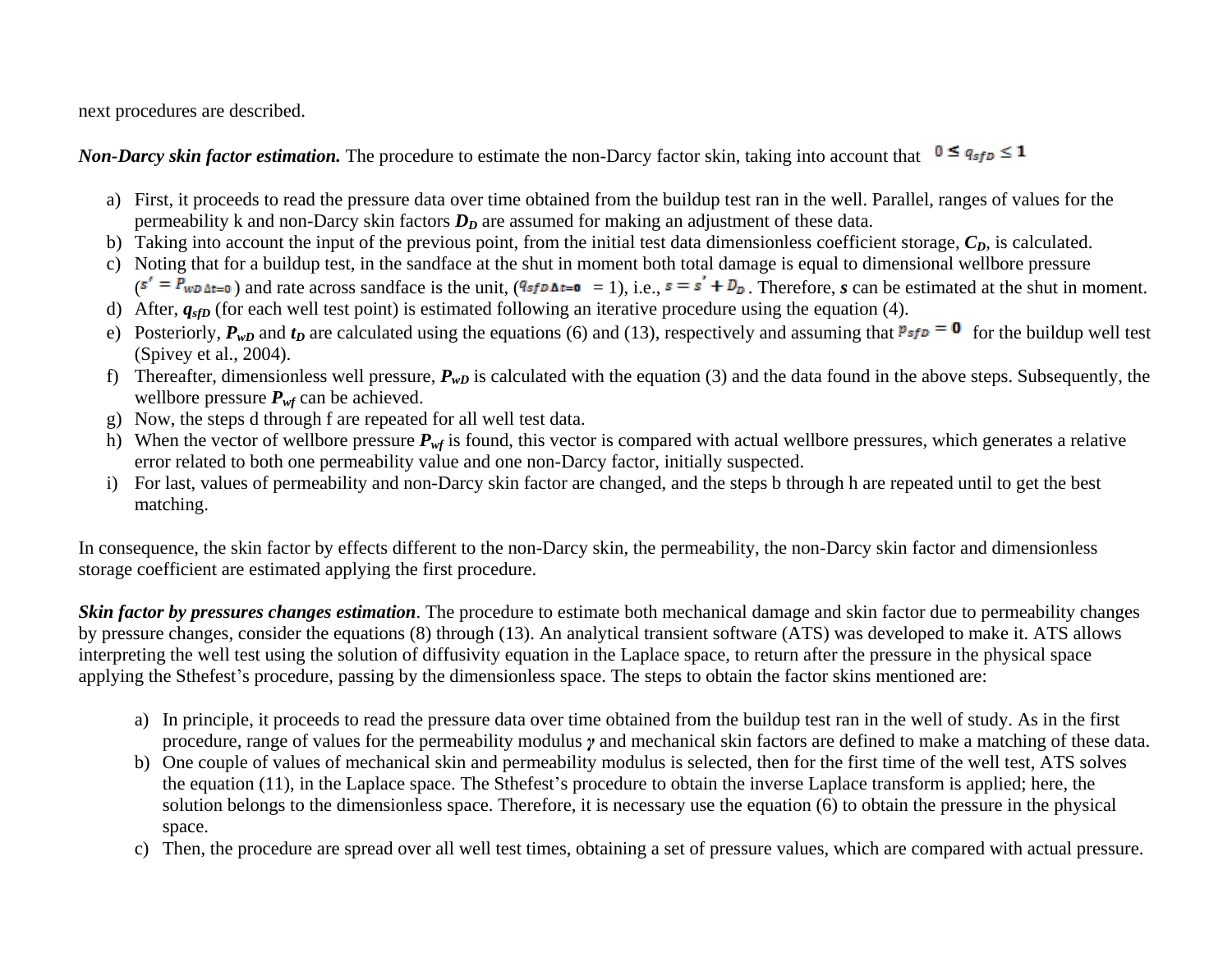d) Steps b and c are repeat until obtain a minimum error value between both actual and calculated pressure.

In accordance with above, a skin mechanical factor value and a permeability modulus are obtained. Now, considering the equation (15) is possible estimate the factor skin due to pressure changes, simply as a difference of total skin and both non-Darcy and mechanical skin factors. In addition, it is important mentioned that others properties, that characterize the reservoir, as the permeability, wellbore storage coefficient and permeability modulus are estimated. Next section presents the validation of the methodology and two cases, where this procedure was applied.

## **Results and Discussion**

Primarily, for the wells studied the non-Darcy disaggregation is presented, showing two procedures: one related to type curve method and another, using the regression way. After that, both mechanical and skin factor due to pressures changes results are calculated. Wells belong to one field located in the Colombian's foothill.

## Well A Case

Well A had a gas flow rate of 14000 Mscf before the PBU test and a net thickness of 350 ft, distributed between three different perforated formations. The PBU data was taken, with a production time of 34.2 hours. [Figure 1](#page-11-0) shows the results of the derivative analysis carried out through the methodology of Spivey. Curve type characterized by  $C_p e^{2s'} = 1.2 \times 10^{138}$  and their respectively family of curves identify by  $\alpha_{ND}$ parameter are plotted, considering step of  $\alpha_{ND}$  equal to 0.2, where  $0.0 < \alpha_{ND} < 0.8$ . In addition, the derivative curve of the PBU is plotted here.

In [Figure 1](#page-11-0) is observed that, the derivative as well as the differential of pressure (*ΔP*) values match with the type curve correspondent to  $a_{ND} = 0.4$ , it implies that in well A, there are turbulent flow. Although, one non – Darcy skin factor value has been obtained, the accuracy of this value only is corroborated by visual adjustment of both type and derivative curves. In consequence, it is possible to apply the regression methodology and get a relative error of 0.30% that indicates how close the simulated pressure curve is to actual pressure curve. This matching process between the pressures mentioned are shown in [Figure 2](#page-12-0), where time scale is logarithmic and pressure scale is normal. Other parameters, which characterize the reservoir, are present in [Table 1.](#page-15-0)

Results of type curve and regression are shown in [Table 1.](#page-15-0) Values of characterization of type curve family,  $\alpha_{ND}$ , the  $C_De^{2s'}$  parameter and the error are presented. The  $\alpha_{ND}$  values (0.4 and 0.52 obtained by both procedures) indicate the presence of non-Darcy skin, as well as wellbore storage effects, which are corroborated by the values  $C_D e^{2s'}$  parameter  $(1.23 \times 10^{+138})$  and  $6.44 \times 10^{+132})$ . Other variables can be deducted of this interpretation. The dimensionless wellbore storage coefficient,  $C<sub>D</sub>$ , the total skin factor, s', the non-Darcy flow coefficient, *D*, the factor skin compose by both pressure changes skin and mechanical skin s and the Darcy skin *DD*.

Excepting  $C_D$ , which ordinary shows a difference of one order of magnitude, when are obtained by regression and Spivey's type curve, in general the parameters presented in [Table 1](#page-15-0) have the same order of magnitude and the total skin factor, *s'* is similar to both methods.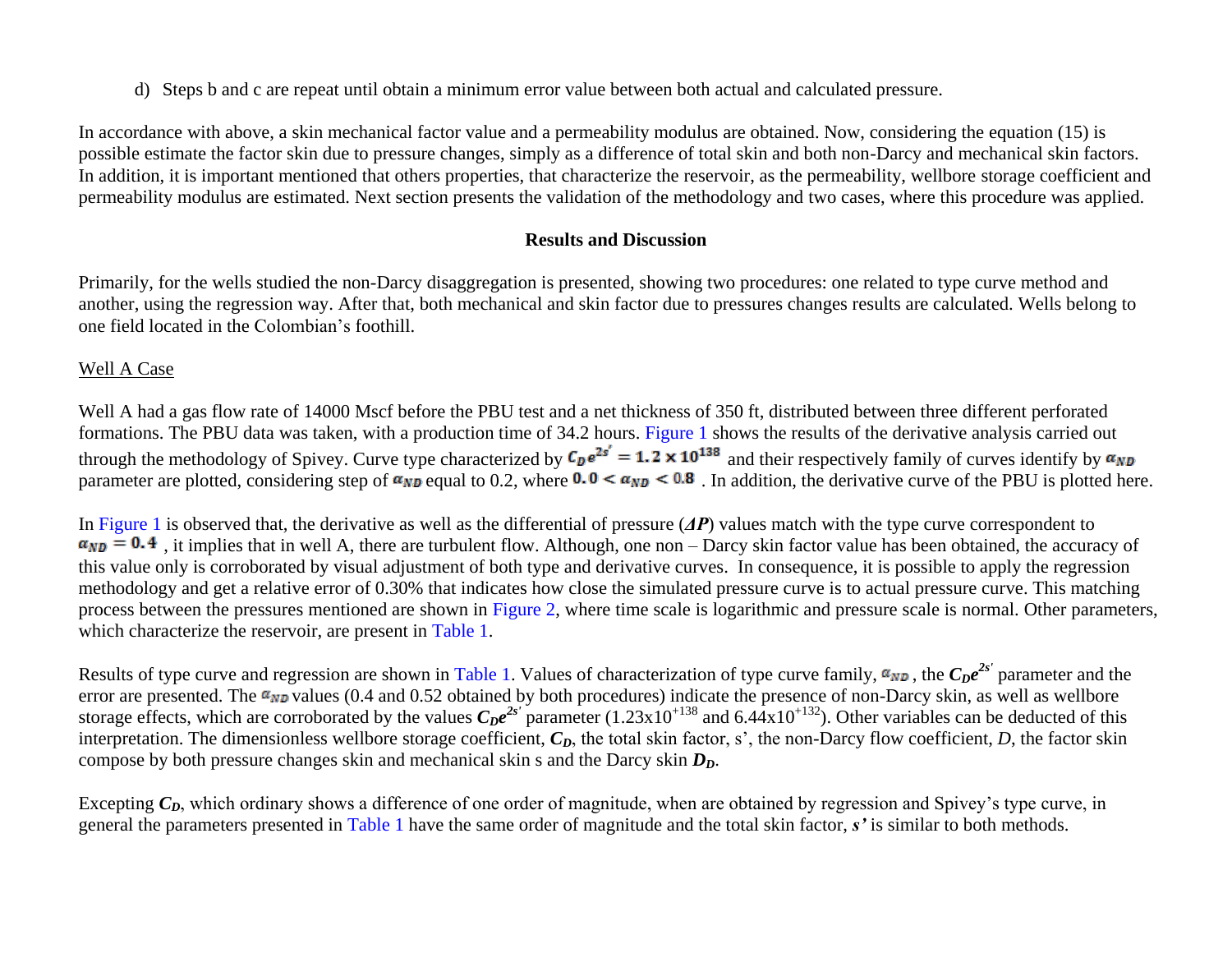After that, second methodology referent to both pressure changes skin and mechanical skin disaggregation was carried out using ATS software. [Table 2](#page-16-0) presents results obtained. Results show that the well A, has a wellbore storage dimensionless coefficient of 2000, which is in the same magnitude order than value estimate with Spivey regression procedure (see [Table 1\)](#page-15-0). From elsewhere, the drainage area of well A is sensitivity to changes to pressure owing to the permeability modulus value is high, equal to 1.29x10-3 *1/Psi*, which is characteristic of stress sensitive formations. Finally, the mechanical skin *s<sup>m</sup>* is minor than *s*, the sum of pressure changes and mechanical skins, which implies that there is a pressure changes skin component different to zero. In fact, it corroborates the sensitivity to stress changes of the drainage area of well A. Therefore, using the Civan's hypothesis, equation (15), is possible to obtain the skin by pressures changes, so  $s_p = 69-30$ , which indicates that  $s_p = 39$ . [Table 3](#page-17-0) shows the disaggregation skin summary of the Well A. In addition, a percentage value respect to total skin is presented.

Results in Table 3 indicate that non-Darcy skin factor is the main component that contributes to total skin factor, being its contribution equal to 54% to total skin: Second contribution to total formation damage is the skin by pressure changes with an influence of 26% and third, is the mechanical skin with 20%. Question is what to do with this information. Answer is as follow. Initially, it is crucial identified which is the damage that is due to remediate first, with the purpose does not increase the others damages. After that, it is important to choose the remediation stimulation to remove the main component damage. Third, the procedure is repeat to others damage. In particular, if the flow rate is decreased, it is possible to remediate the non-Darcy flow, however that wellbore pressure increase, which causes that the skin by pressure changes decrease, i.e., only the modification of flow rate would be eliminate both factor skins in the Well A.

### Well B Case

The buildup test in Well B had a production time of 41 hours, a flow rate of 45500 *Mscf* before the test and a net thickness of 610 ft, distributed between four different perforated formations. The derivative analysis carried out through Spivey's methodology is shown in [Figure 3.](#page-13-0) Results displayed a  $\alpha_{n}$  coefficient of 0.2, which indicates that this well is slightly affected by turbulent flow effects and non-Darcy flow damage.

In addition, the regression procedure presented in [Figure 4](#page-14-0) show the adjustment of actual and simulated pressures. Results of procedures, Spivey's type curve and regression are in [Table 4.](#page-18-0) Values of characterization of type curve family,  $\alpha_{ND}$ ,  $C_D e^{2s'}$  parameter and the error are presented. The  $\alpha_{ND}$  values are 0.2 and 0.13, respectively, showing the existence of one small non-Darcy skin component; however, there is wellbore storage presence, which is validated by the values  $C_D e^{2s'}$  parameter  $(3.17 \times 10^{+16}$  and  $1.54 \times 10^{+20})$ . Values obtained using the type curve procedure has no error associated; in contrast, one error of 1.29 % is obtained with the regression methodology.

Here, it is possible identify that damage by pressure changes and mechanical damage is estimated in 15 and 20 units, when type curve and regression procedures are applied, correspondently. Furthermore, one difference to one magnitude order is observe between results of *C<sup>D</sup>* coefficient when are used both procedure. One possible explanation is related to fact the values of  $C_D e^{2s'}$  parameter are high number and that it depends of s' and  $C_p$ . Now, Darcy skin disaggregation procedure was applied. Results are presented in [Table 5,](#page-19-0) where one value of 17 is obtained for both the mechanical and non-Darcy damages, however one small value of permeability's modulus is obtained, therefore, it is possible conclude that the well B drainage area is non-sensitive to pressure changes. Additionally, one acceptable value of matching of 0.27% is achieved.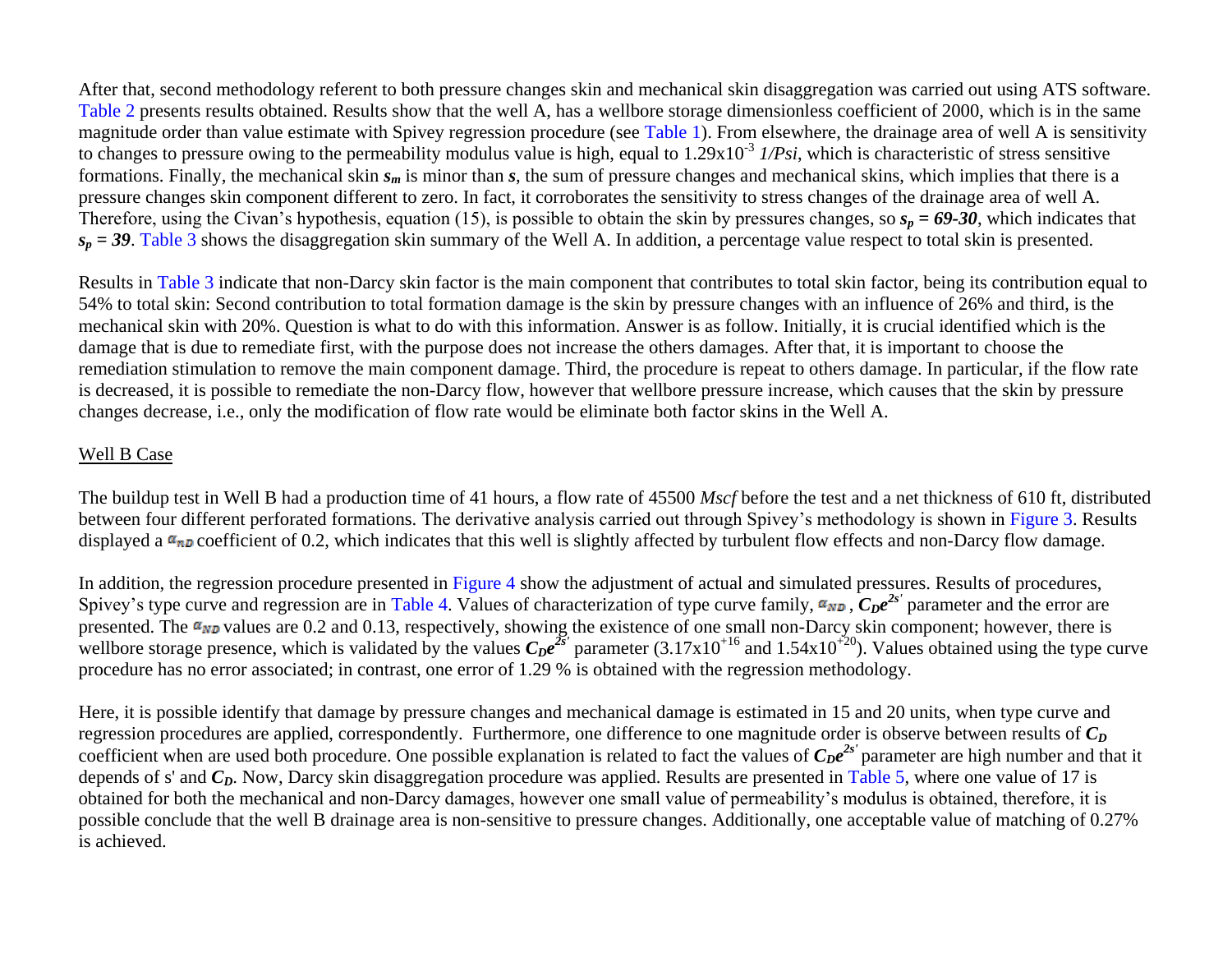However, using the equation (14), the skin by pressures changes is  $s_p = 17-17$ , i.e.  $s_p$  is null. On the other hand, [Table 6](#page-20-0) resumes the disaggregation skin on the Well B, likewise, the percentage value respect to total skin. Results to [Table 6](#page-20-0) indicate that mechanical skin is the predominant formation damage with a percentage of total skin factor equal to 85%, which implies that the well B could be stimulated using a conventional operation, like acidification, hydraulic fracturing, among others.

## **Conclusions**

Main result of this work was the development of methodology to identify and quantify non-Darcy skin, as also allowed to obtain both the mechanical and geomechanical skin. There was an acceptable matching by using regression method, because there is a coincidence between both results (regression and type curves methodologies), giving an indicator of the validity of the model. Results showed the presence of non-Darcy skin in gas wells with high flow rates, this effect has been seen in the behavior of the type curves generated for each well in the study. Specifically, it shows the formation damage disaggregation importance, which allows identify and quantify the main component of damage, as well as make a decisions about the type of remediation of this damage. Finally, this procedure generates additional variables, such as: damages, wellbore storage coefficient, permeability modulus, which contribute to the characterization of reservoir, from both turbulent flow and geomechanical behaviors.

## **Acknowledgment**

The authors thank the Universidad Nacional de Colombia –Medellin campus for allowing this work.

### **Nomenclature**

- *B* Formation volumetric factor
- Total compressibility  $c_t$
- *C* Wellbore storage coefficient
- *D* Non-Darcy flow coefficient
- *h* Thickness
- *k* Darcy permeability
- Rate to standard conditions  $q_{sc}$
- Sandface rate  $q_{sf}$
- Pressure p
- Sandface pressure  $p_{sf}$
- Sandface flow rate  $p_w$
- *r* Radius
- *s* Pressure changes skin and mechanical skin
- *s'* Total skin factor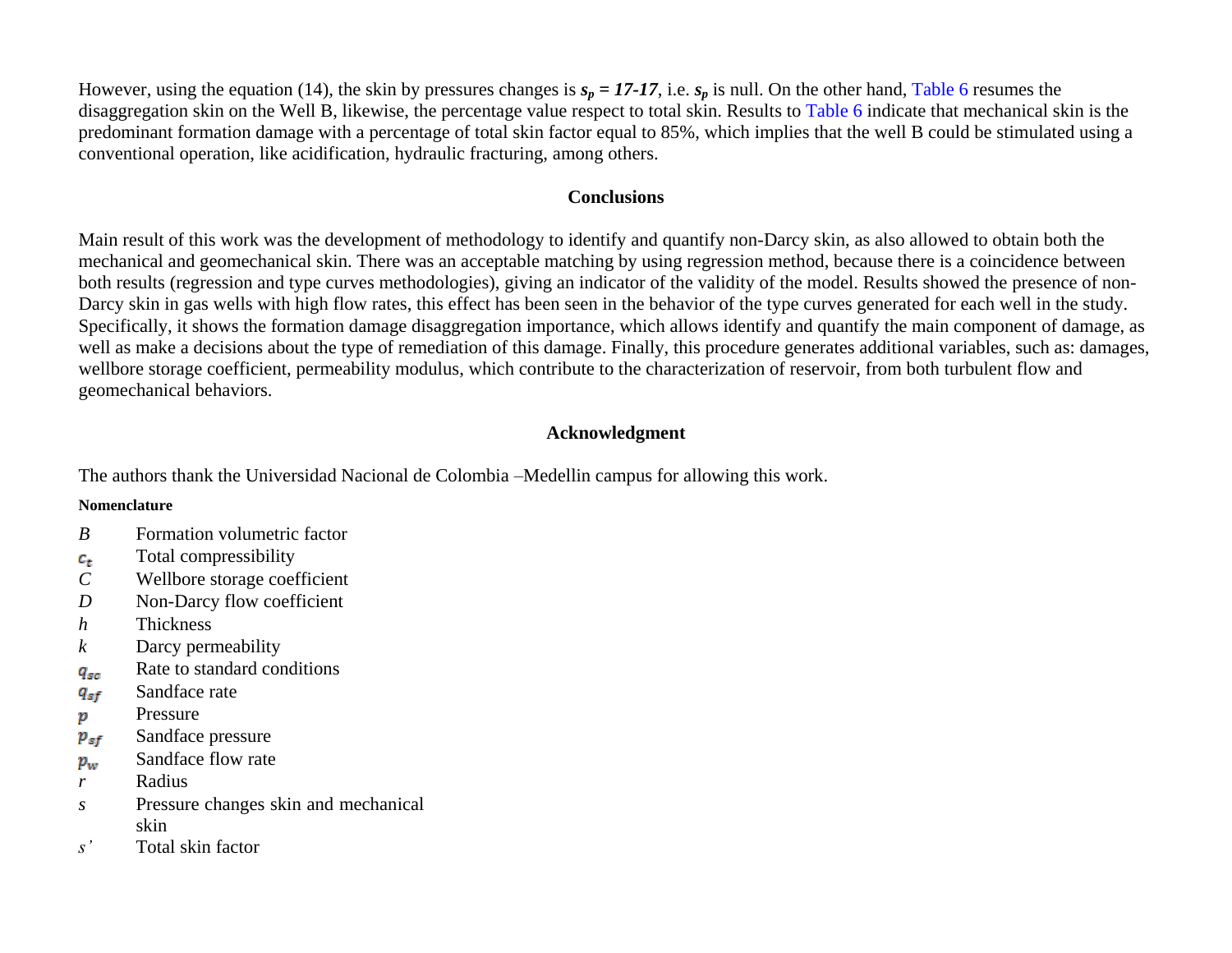- Mechanical skin factor  $S_{m}$
- Skin by pressure changes  $s_{\bm p}$
- *t* Time
- *v* Velocity
- Non-Darcy parameter  $\alpha_{ND}$
- Non-Darcy permeability tensor β
- Permeability modulus γ
- Porosity φ
- Flow potential Ф
- $\mu$  Viscosity

## **Subscripts**

- *D* Dimensionless
- *i* Initial condition
- *w* Well

### **Conversion factors SI**

| cp x 1.0*                 | $E - 03 = Pa.s$ |
|---------------------------|-----------------|
| ft x 3.048*               | $E - 01 = m$    |
| Darcy x 9.869233          | $E-13 = m^2$    |
| psi x 6.894757            | $E+03 = kPa$    |
| *Exact conversion factor. |                 |

## **Selected References Cited**

Addis, M.A., G.M.I.B. Hughes, and N. Yassir, 2010, An Overview of Geomechanical Engineering Aspects of Tight Gas Sand Developments: SPE 136919.

Alcalde, O.R., and L.W. Teufel, 2006, Diagnosis of Formation Damage by Rock Deformation/Compaction Through Numerical Well - Test Simulations: Society of Petroleum Engineers, p. 1–10.

Civan, F., 1990, A Generalized Model for Formation Damage by Rock-Fluid Interactions and Particulate Processes: Society of Petroleum Engineers, p. 1–11.

Civan, F., 1996, A Multi-Purpose Formation Damage Model: SPE Formation Damage Control Symposium, v. 5, doi:10.2118/31101-MS

Di Giorgi, P., 1990, A systematic determination of formation damages causes: Society of Petroleum Engineers, p. 1–10.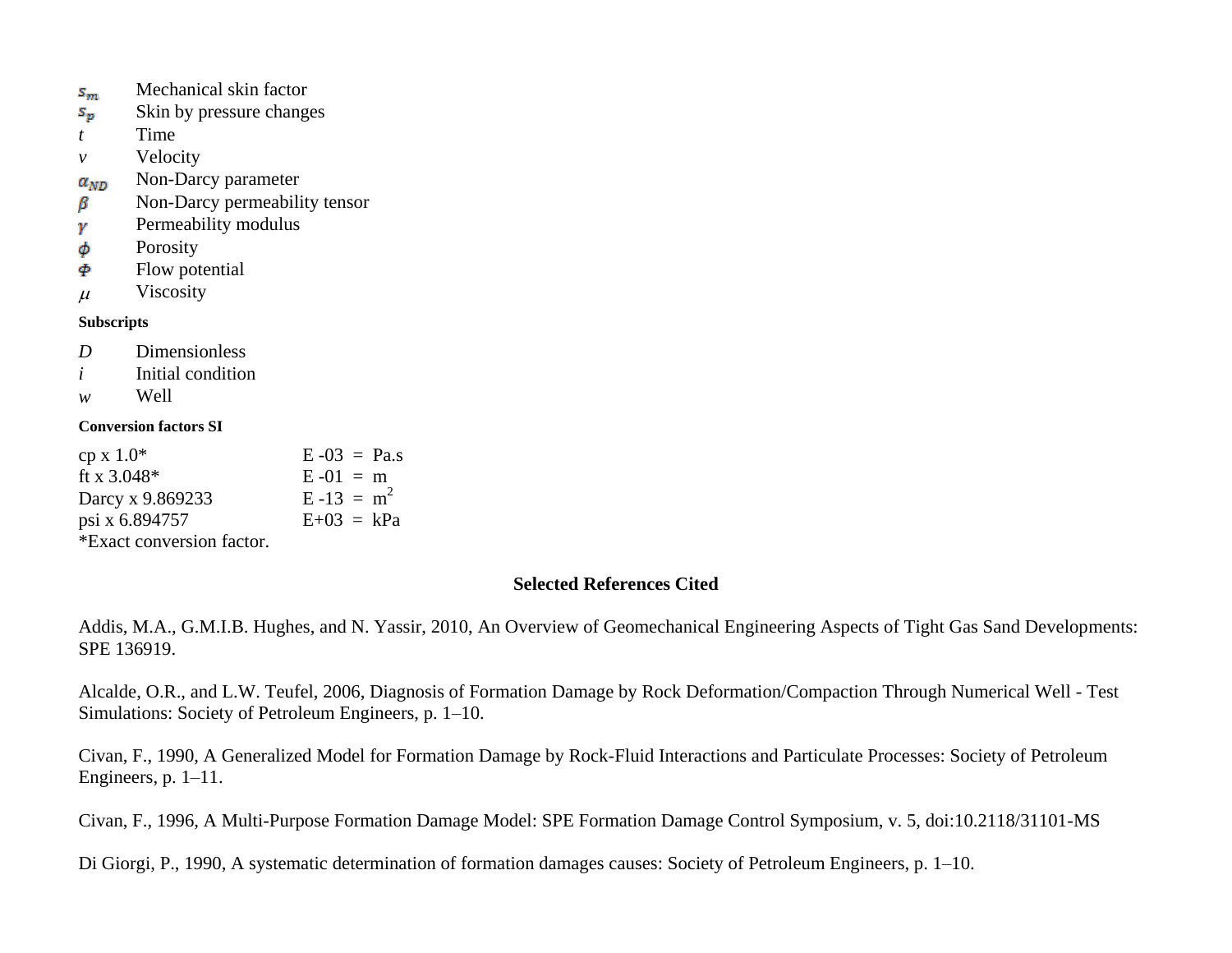Ju, B., 2014, Mathematical model and numerical simulation of multiphase-flow in permeable rocks considering diverse deformation: Journal of Petroleum Science and Engineering, v. 119, p. 149–155, doi:10.1016/j.petrol.2014.05.002

Lee, J., J. Rollins, and J. Spivey, 2003, Pressure Transient Testing, Richardson Texas: Society of Petroleum Engineers.

Li, D., and T.W. Engler, 2001, Literature Review on Correlations of the Non-Darcy Coefficient. SPE 70015, v. 2, p. 1–8.

Matthews, C.S., and D.G. Russell, 1967, Pressure Buildup and Flow Tests in Wells.

Osorio, J.G., A. Wills, and O.R. Alcalde, 2002, A Numerical Model to Study the Formation Damage by Rock Deformation from Well Test Analysis: Society of Petroleum Engineers, SPE 73742, p. 1–11.

Ostensen, R.W., 1986, The Effect of Stress-Dependent Permeability on Gas Production and Well Testing: Society of Petroleum Engineers, p. 227–235.

Pedrosa, O.A., 1986, Pressure Transient Response in Stress-Sensitive Formations: Society of Petroleum Engineers.

Porter, K.E., 1989, Overview of formation damage: Society of Petroleum Engineers, p. 780–787.

Qutob, H., and M. Byrne, 2015, Formation Damage in Tight Gas Reservoirs: Society of Petroleum Engineers, p. 1–18.

Raghavan, R., and L.Y. Chin, 2004, Productivity Changes in Reservoirs With Stress-Dependent Permeability: Society of Petroleum Engineers, p. 308–315.

Sabet, M.A., 1981, Well Test Analysis: Gulf Professional Publising.

Spivey, J.P., K.G. Brown, W.K. Sawyer, and J.H. Frantz, 2004, Estimating Non-Darcy Flow Coefficient From Buildup-Test Data With Wellbore Storage: SPE Reservoir Evaluation & Engineering, p. 256–269, doi:10.2118/88939-PA

Vairogs, J., C.L. Hearn, D.W. Dareing, and V.W. Rhoades, 1971, Effect of Rock Stress on Gas Production from Low-Permeability Reservoirs: Society of Petroleum Engineers, v. 5, p. 1161–1167.

Vaziri, H.H., 1988, Theoretical analysis of stress, pressure, and formation damage during production: Journal of Canadian Petroleum Technology, v. 27/6, p. 110–117.

Zeng, Z., and R. Grigg, 2006, A Criterion for Non-Darcy Flow in Porous Media: Transport in Porous Media, v. 63/1, p. 57–69, doi:10.1007/s11242-005-2720-3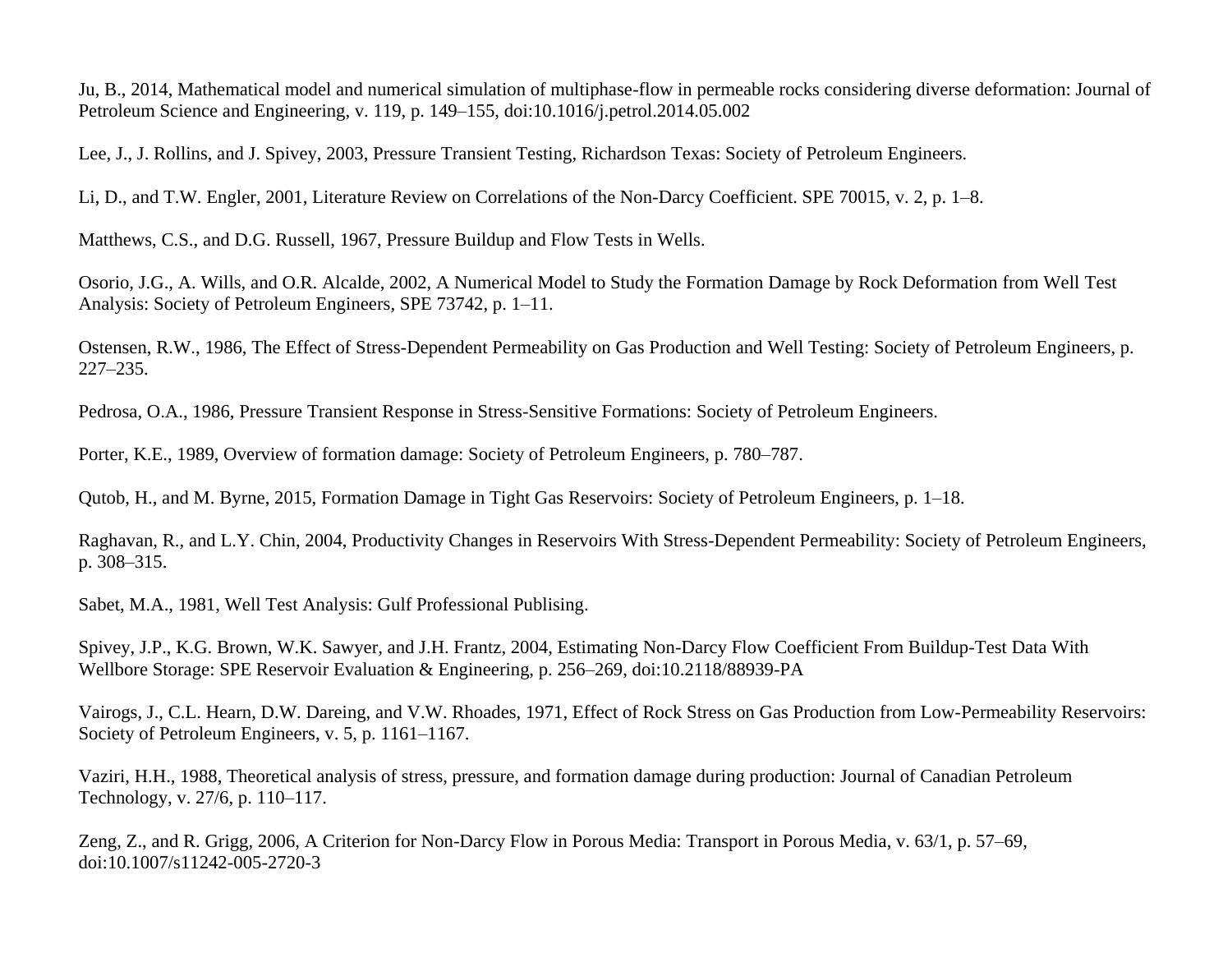<span id="page-11-0"></span>

Figure 1. Matching of both actual and simulated using Spivey's type curves analysis on the Well A.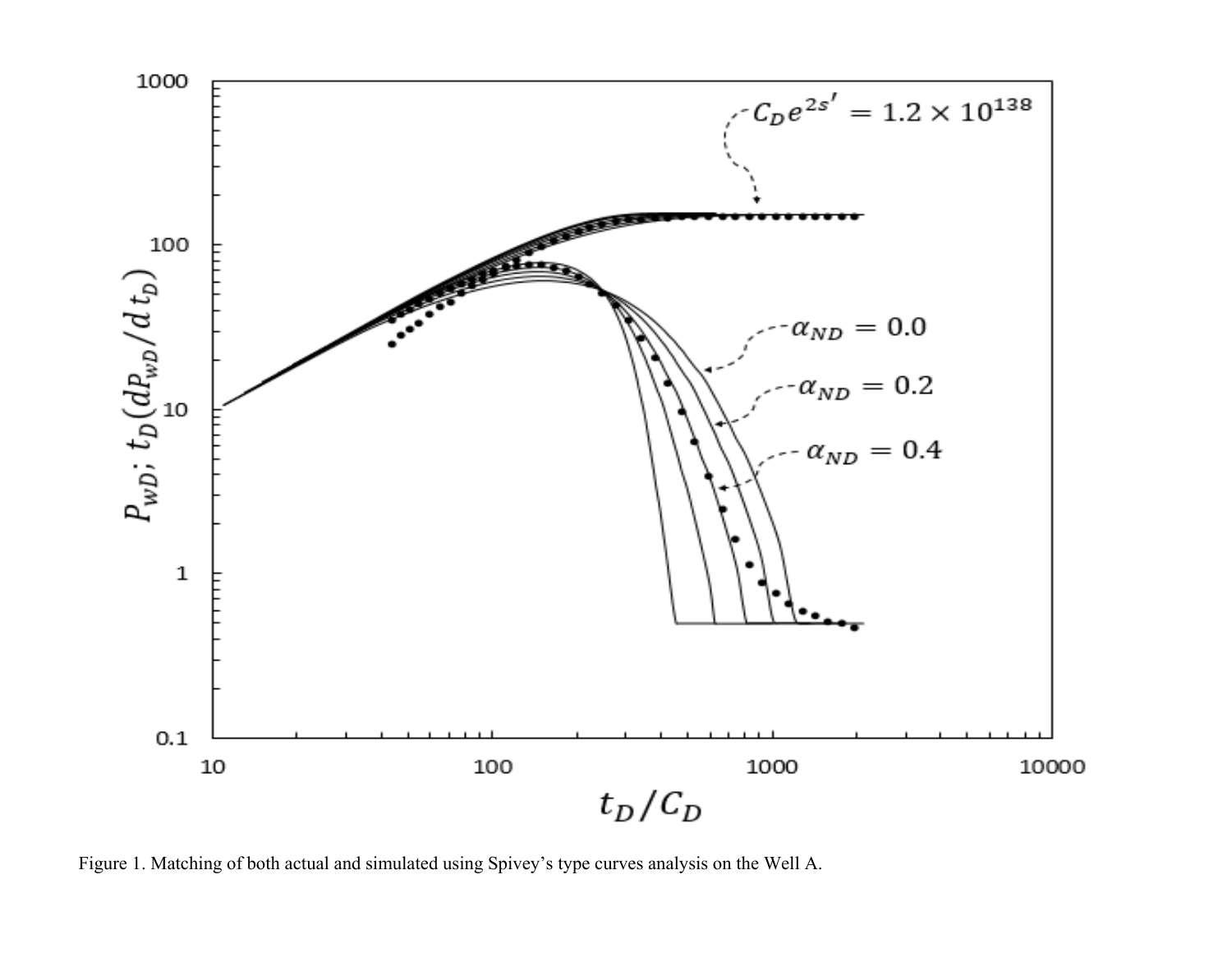<span id="page-12-0"></span>

Figure 2. Matching of both actual and simulated pressure, when Spivey's regression procedure is applied on the Well A.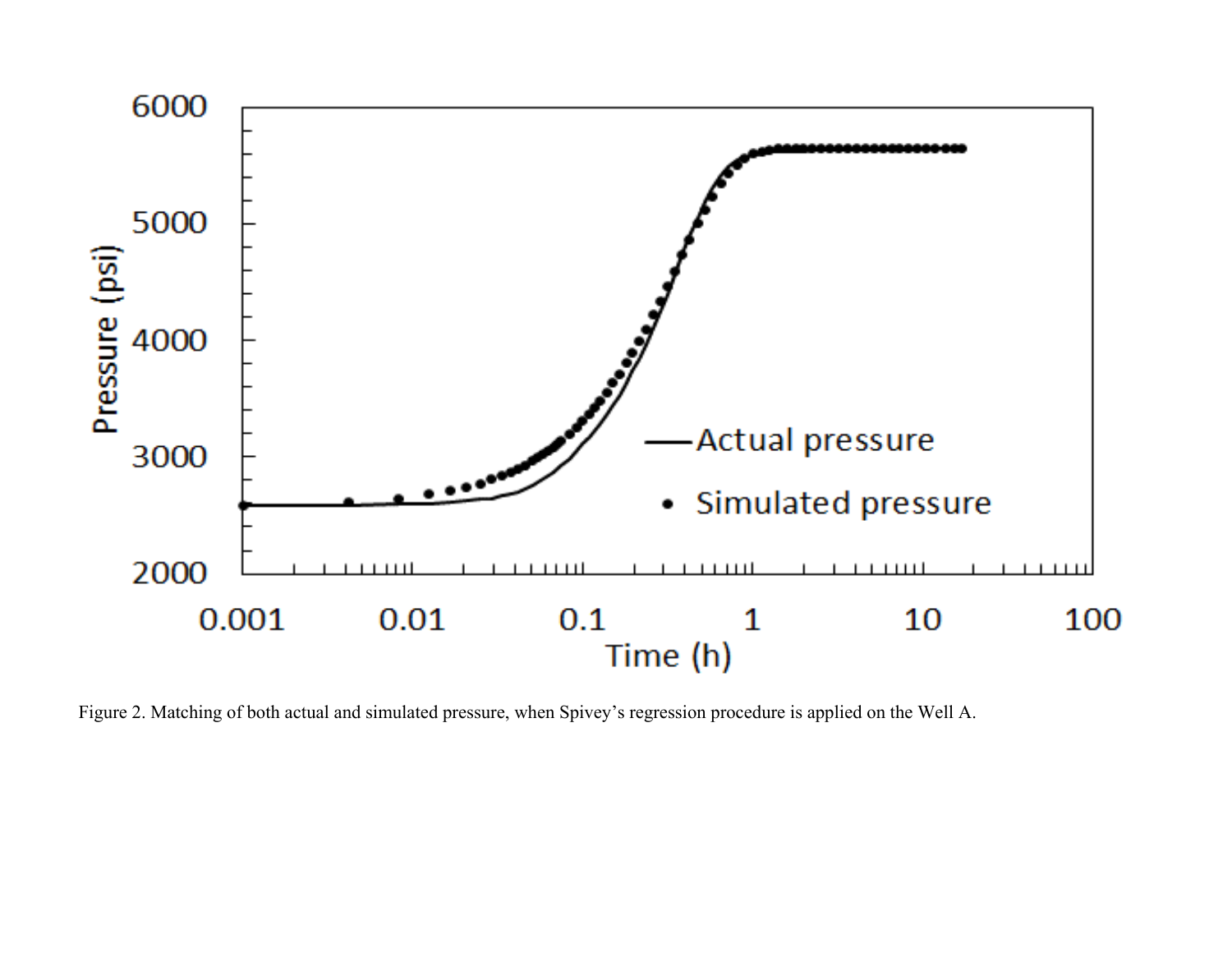<span id="page-13-0"></span>

Figure 3. Matching of both actual and simulated using Spivey's type curves analysis on the Well B.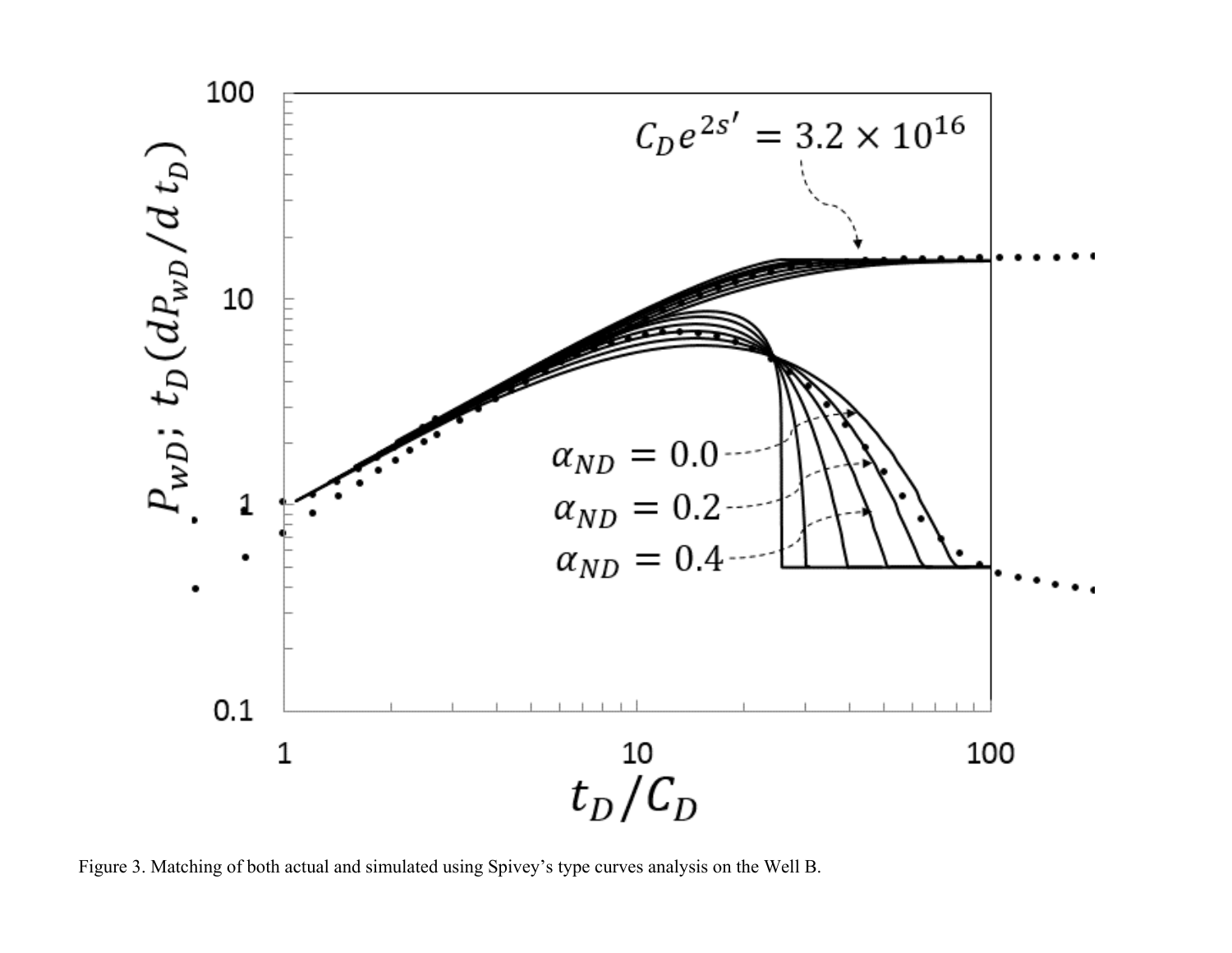<span id="page-14-0"></span>

Figure 4. Matching of both actual and simulated pressure, when Spivey's regression procedure is applied on the Well B.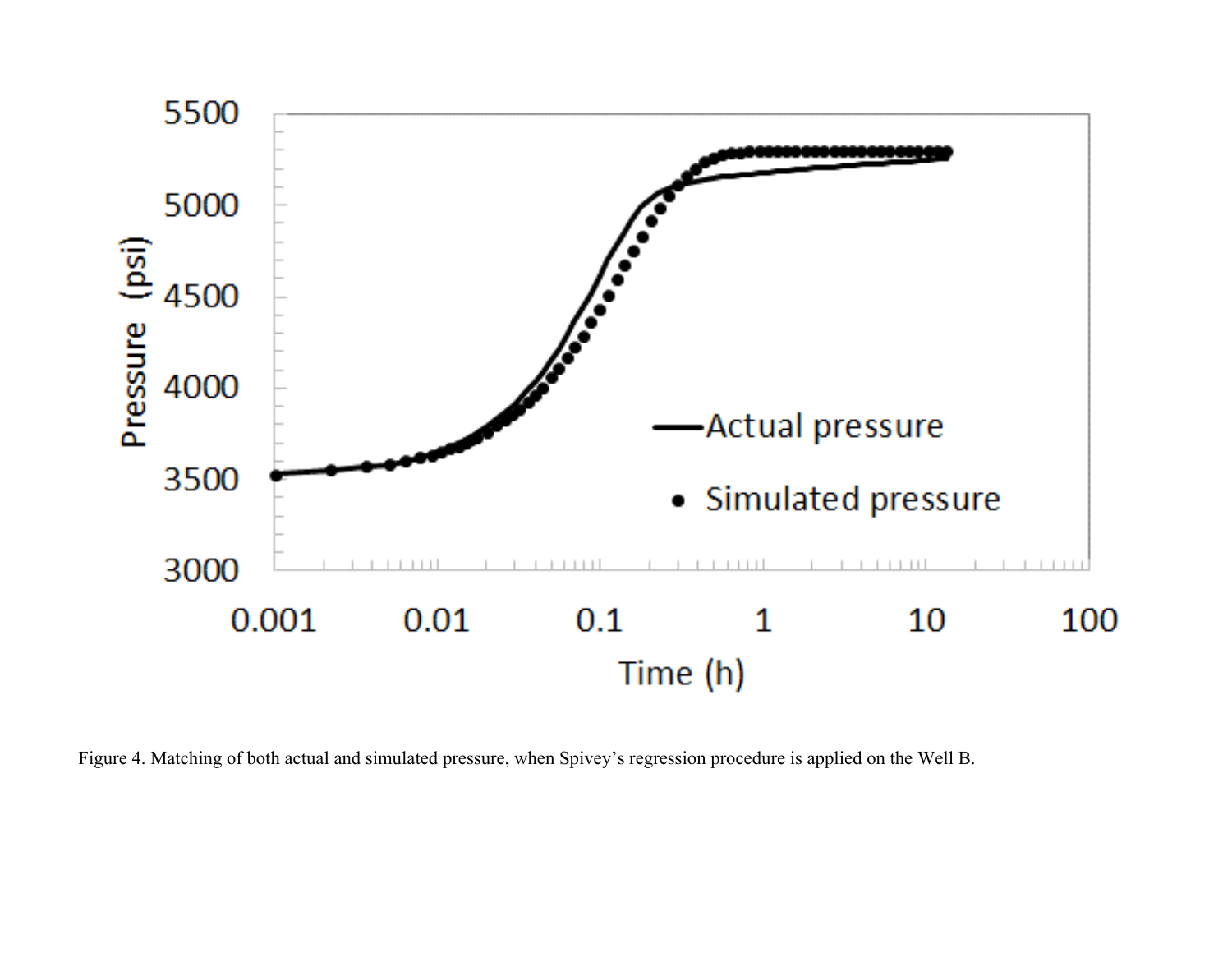<span id="page-15-0"></span>

| Parameter       | Type curve              | Regression              |
|-----------------|-------------------------|-------------------------|
| $\alpha_{ND}$   | 0.4                     | 0.52                    |
| $C_D e^{2s'}$   | $1.23 \times 10^{+138}$ | $6.44 \times 10^{+132}$ |
| $Error\%$       |                         | 0.30                    |
| Other variables |                         |                         |
| $C_D$           | 14575                   | 1450                    |
| s'              | 154                     | 149                     |
| D               | $3.93x10^{-03}$         | $4.94x10^{-03}$         |
| S               | 91                      | 69                      |
|                 | 63.59                   | 80                      |

Table 1. Results of application to Spivey's methodology using type curve and regression procedure on the Well A.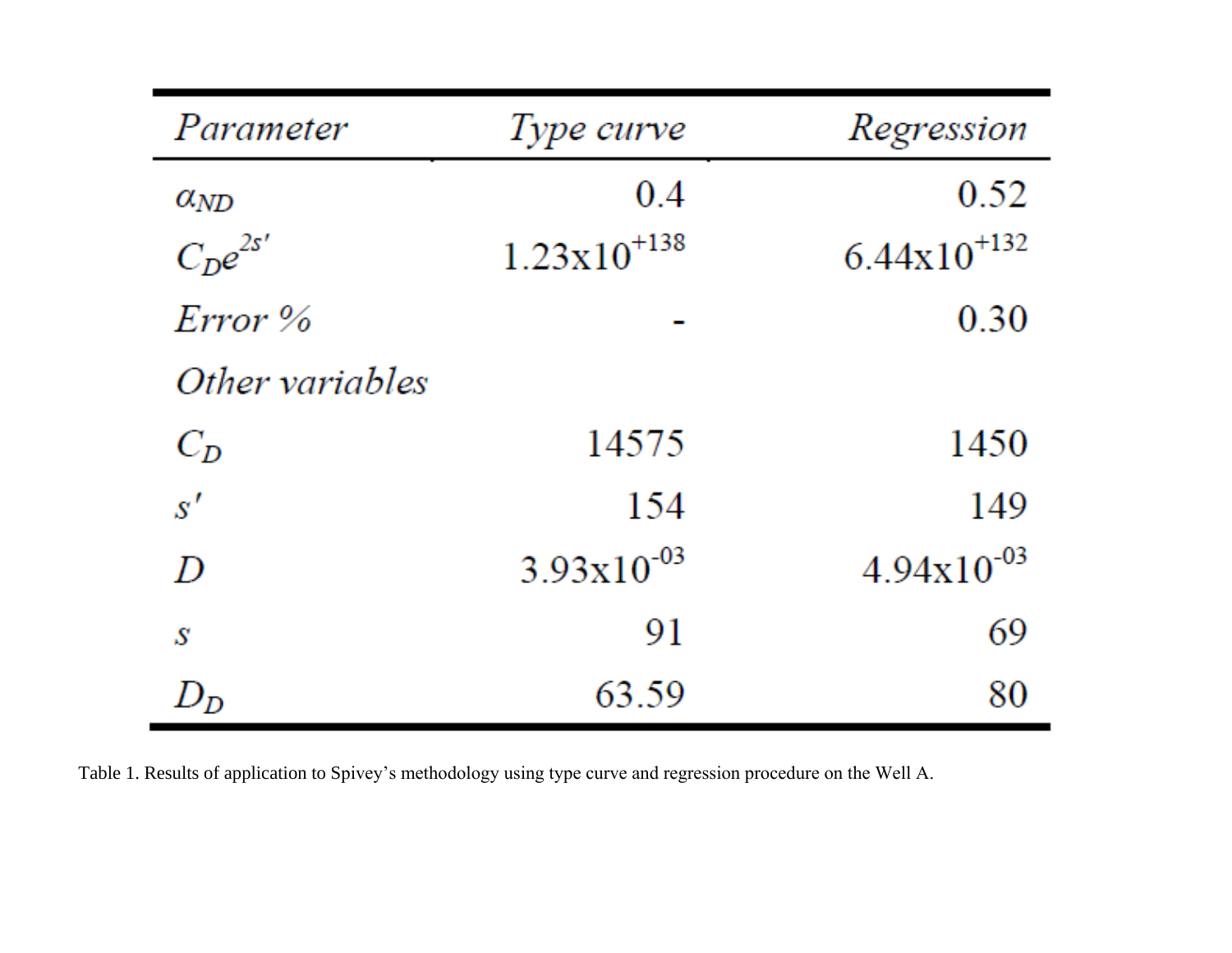<span id="page-16-0"></span>

| Parameter           | Regression ATS |
|---------------------|----------------|
| S                   | 69             |
| (1/Psi)<br>$\gamma$ | $1.29x10^{-3}$ |
| $S_m$               | 30             |
| $C_D$               | 2000           |
| Error %             | 0.2            |

Table 2. Results obtained applying ATS on the well A.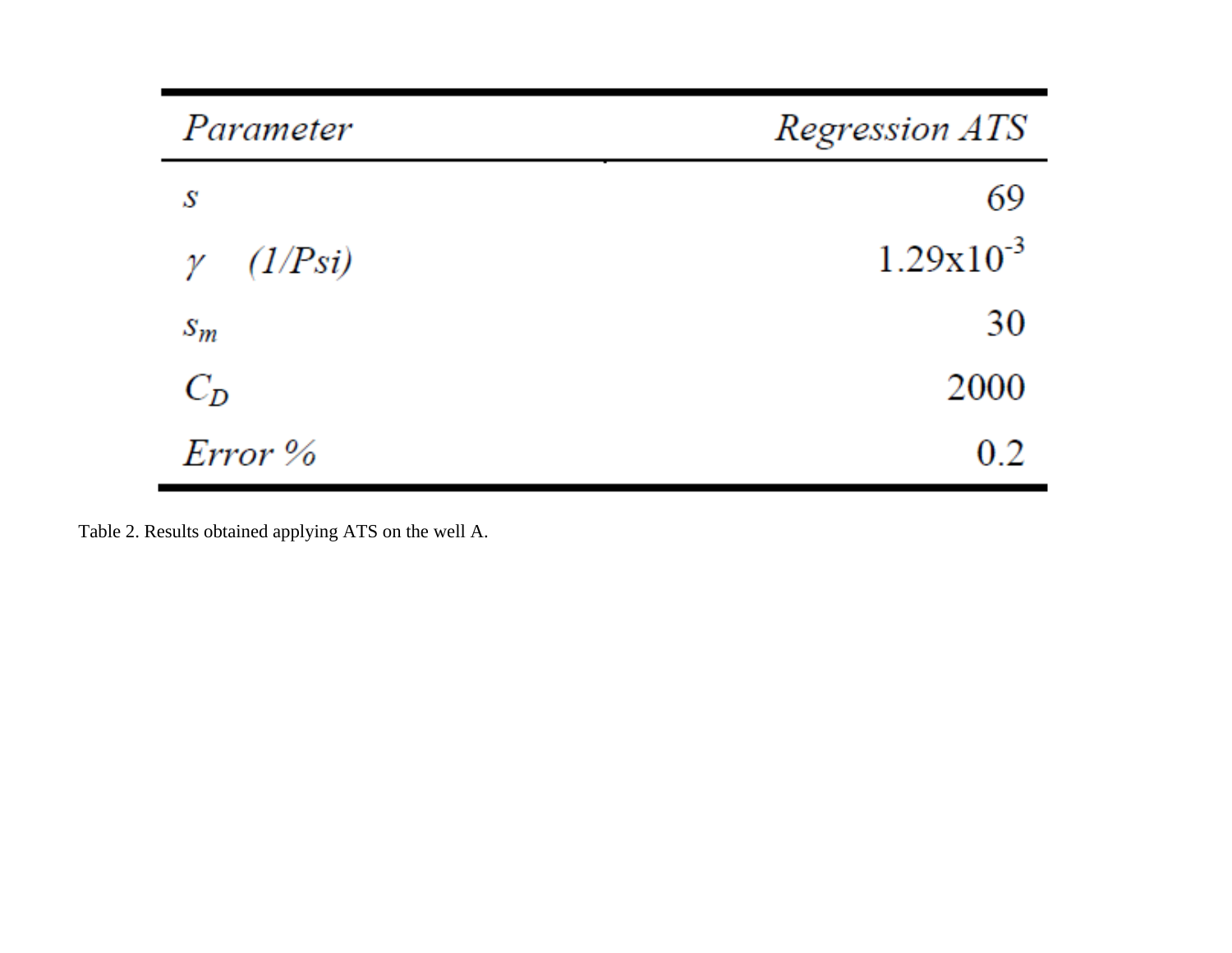<span id="page-17-0"></span>

| Damage factor   | Value | Percentage |
|-----------------|-------|------------|
| s'              | 149   |            |
| $s_m$           | 30    | 20%        |
| $S_{p}$         | 39    | 26%        |
| $D_D = Dq_{sc}$ | 80    | 54%        |

Table 3. Disaggregation skin summary - Well A.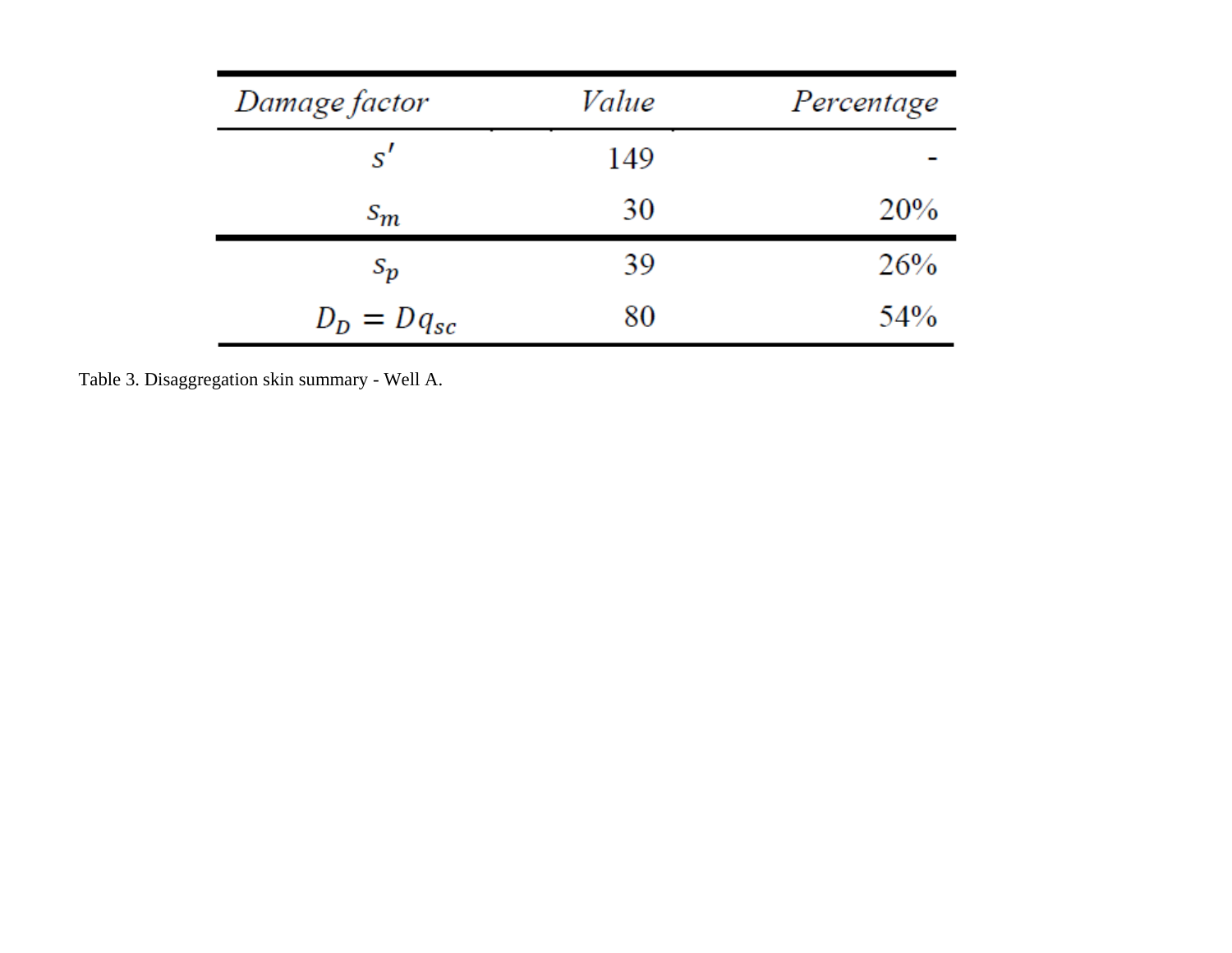<span id="page-18-0"></span>

| Parameter       | Type curve      | Regression             |
|-----------------|-----------------|------------------------|
| $\alpha_{ND}$   | 0.2             | 0.13                   |
| $C_De^{2s'}$    | $3.17x10^{+16}$ | $1.54 \times 10^{+20}$ |
| $Error\%$       |                 | 1.29                   |
| Other variables |                 |                        |
| $C_D$           | 1805            | 500                    |
| s'              | 15              | 20                     |
| D               | $8.35x10^{-6}$  | $5.60 \times 10^{-5}$  |
| S               | 11              | 17                     |
| $\,D_{D}$       | 3.8             | 3.0                    |

Table 4. Results of application to Spivey's methodology using type curve and regression procedure on the Well B.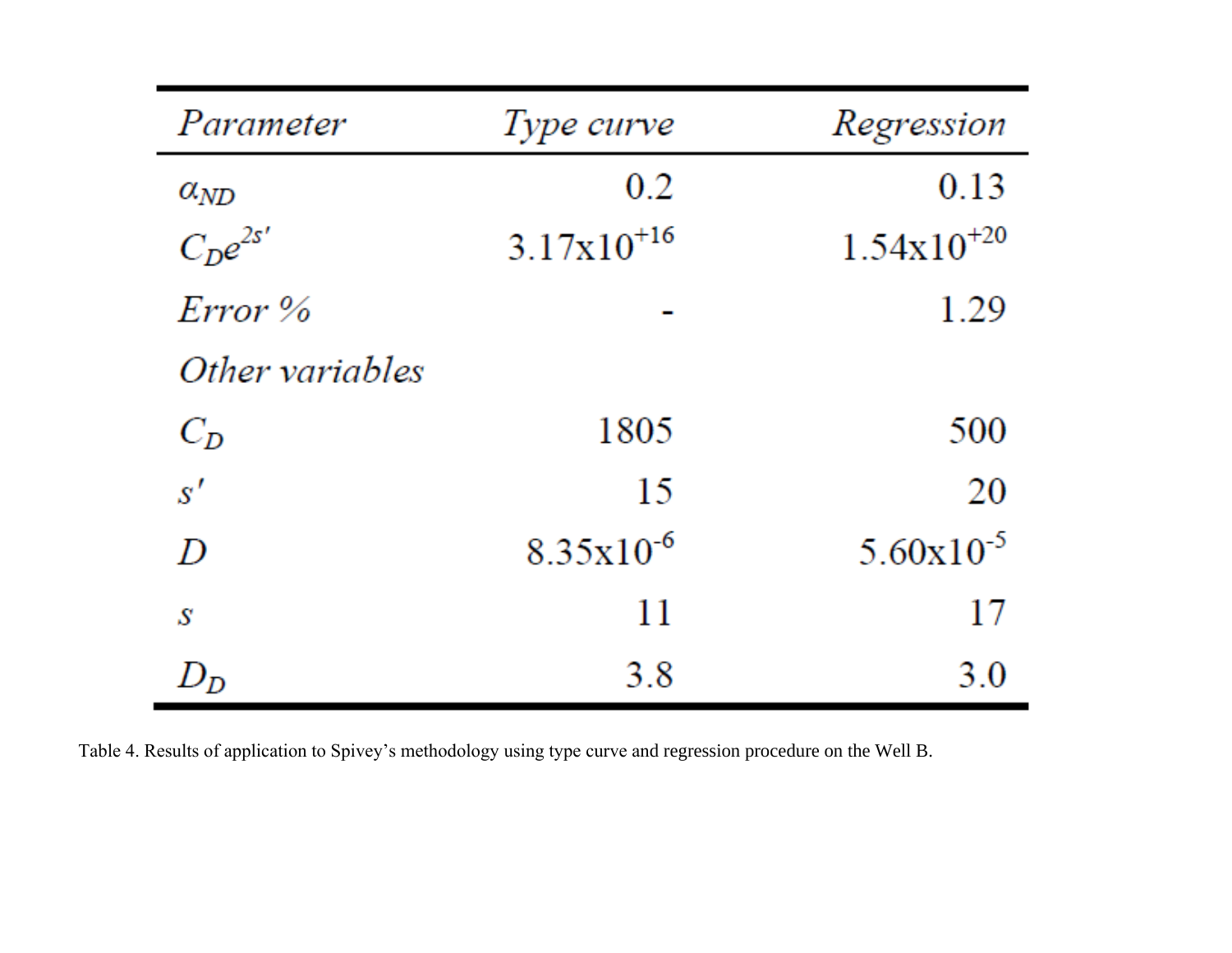<span id="page-19-0"></span>

| Parameter        | Regression ATS |
|------------------|----------------|
| S                | 17             |
| $\gamma$ (1/Psi) | $1.34x10^{-8}$ |
| $S_m$            | 17             |
| $C_D$            | 1700           |
| $Error\%$        | 0.27           |

Table 5. Results obtained applying ATS on the Well B.